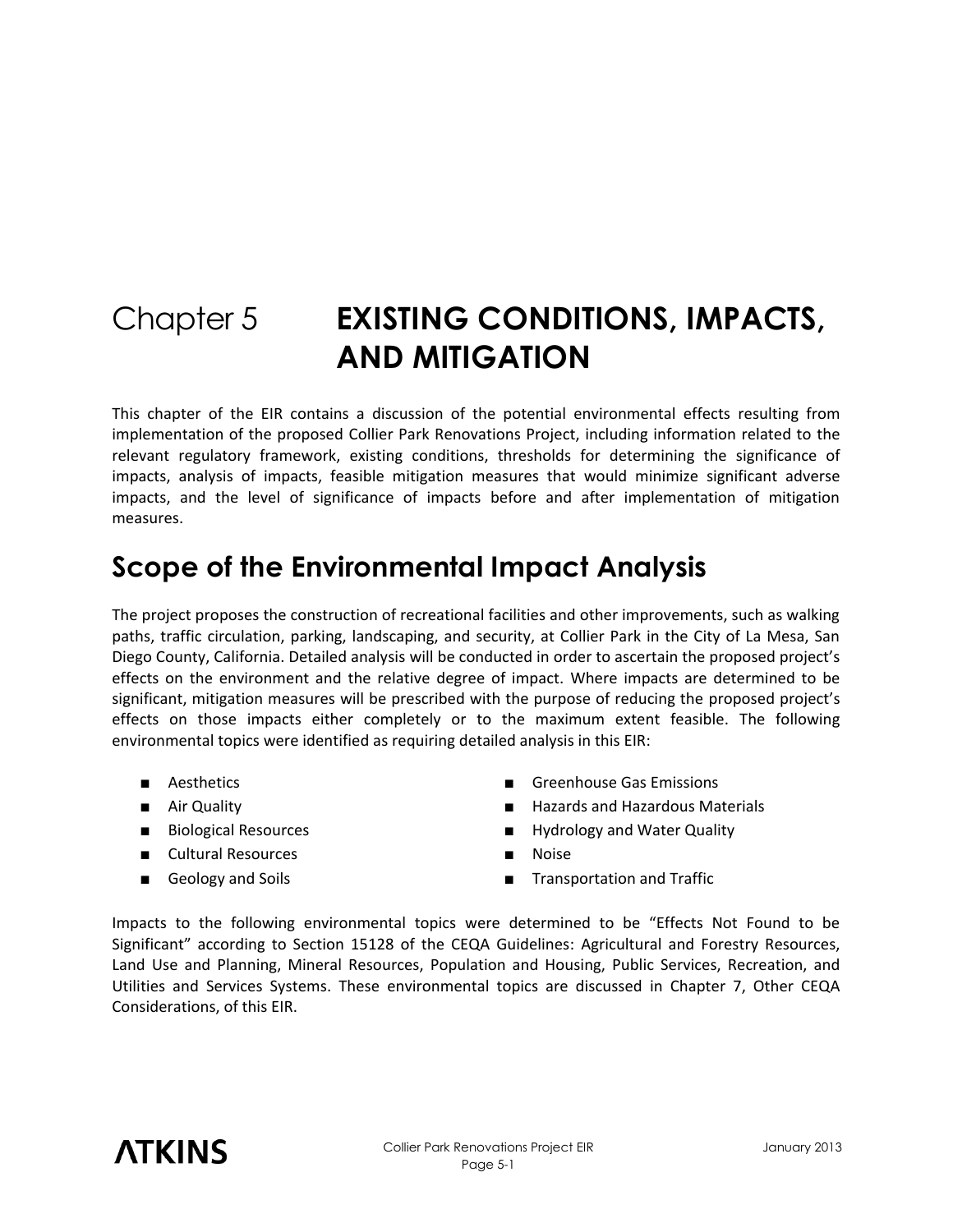# **Format of the Environmental Impact Analysis**

#### **Regulatory Framework**

The Regulatory Framework subsection provides a summary of the applicable regulations, policies, and plans of federal, state, regional, and local agencies that are relevant to each environmental topic.

## **Existing Conditions**

The Existing Conditions subsection describes the environmental setting for the proposed project pertinent to each environmental topic. According to Section 15125 of the CEQA Guidelines, an EIR must include a description of the existing physical environmental conditions in the vicinity of a project to provide the baseline condition against which project-related impacts are compared. Normally, the baseline condition is the physical condition that exists at the time the Notice of Preparation (NOP) is published. The baseline condition for analysis of the proposed project is the physical condition of the Collier Park project site and vicinity on October 17, 2011, when the NOP for this EIR was published.

### **Thresholds of Significance**

The Thresholds of Significance subsection identifies the criteria used to determine whether potential environmental impacts are significant. The thresholds of significance, which are primarily based on Appendix G of the CEQA Guidelines, define the type, amount, and/or extent of impact that would be considered a significant adverse change in the environment. Some thresholds of significance, such as those for Air Quality and Greenhouse Gas Emissions, are quantitative, while others, such as those for Aesthetics, are qualitative. The thresholds of significance are intended to assist the reader in understanding how and why the EIR reaches a conclusion regarding the significance of an impact.

### **Impacts**

The Impacts subsection describes the potential environmental impacts of the proposed project and, based upon the thresholds of significance, concludes whether the environmental impacts would be considered less than significant, potentially significant, or significant and unavoidable. The analysis of environmental impacts considers both the construction and operational phases associated with implementation of the proposed project. As required by Section 15126.2(a) of the CEQA Guidelines, direct, indirect, short-term, long-term, on-site, and/or off-site impacts are addressed, as appropriate, for each environmental factor being analyzed. The following terms are used to describe the level of significance of impacts identified during the course of the environmental impact analysis:

- **Less than Significant**: This term is used to refer to two conditions: (1) impacts resulting from implementation of the proposed project that are not likely to exceed the defined thresholds of significance; and (2) potentially significant impacts that are reduced to a level that does not exceed the defined thresholds of significance after implementation of mitigation measures.
- **Potentially Significant**: This term is used to refer to impacts resulting from implementation of the proposed project that may exceed the defined thresholds of significance before identification of mitigation measures.

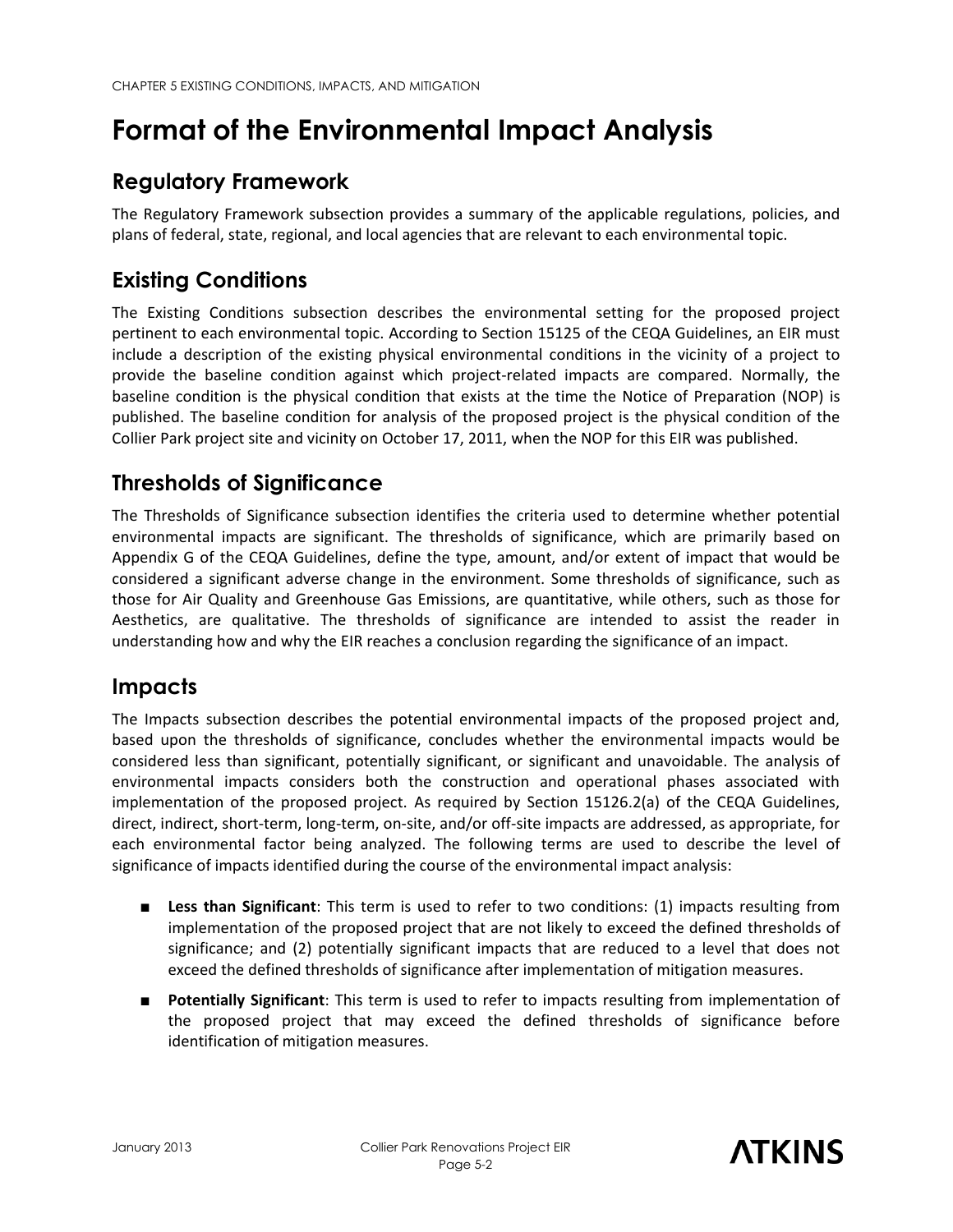■ **Significant and Unavoidable:** This term is used to refer to impacts resulting from implementation of the proposed project that cannot be eliminated or reduced to below the defined thresholds of significance through implementation of feasible mitigation measures.

A "significant effect" is defined by Section 15382 of the CEQA Guidelines as "a substantial, or potentially substantial, adverse change in any of the physical conditions within the area affected by the project including land, air, water, minerals, flora, fauna, ambient noise, and objects of historic or aesthetic significance. An economic or social change by itself shall not be considered a significant effect on the environment [but] may be considered in determining whether the physical change is significant."

#### **Mitigation Measures**

The Mitigation Measures subsection describes feasible mitigation measures that would minimize significant adverse impacts of the proposed project, as required by Section 15126.4 of the CEQA Guidelines. Under Section 15364 of the CEQA Guidelines, feasible is defined as capable of being accomplished in a successful manner within a reasonable period of time, taking into account economic, environmental, legal, social, and technological factors.

#### **Significance Determination**

The Significance Determination subsection identifies the significance of impacts resulting from implementation of the proposed project before and after mitigation.